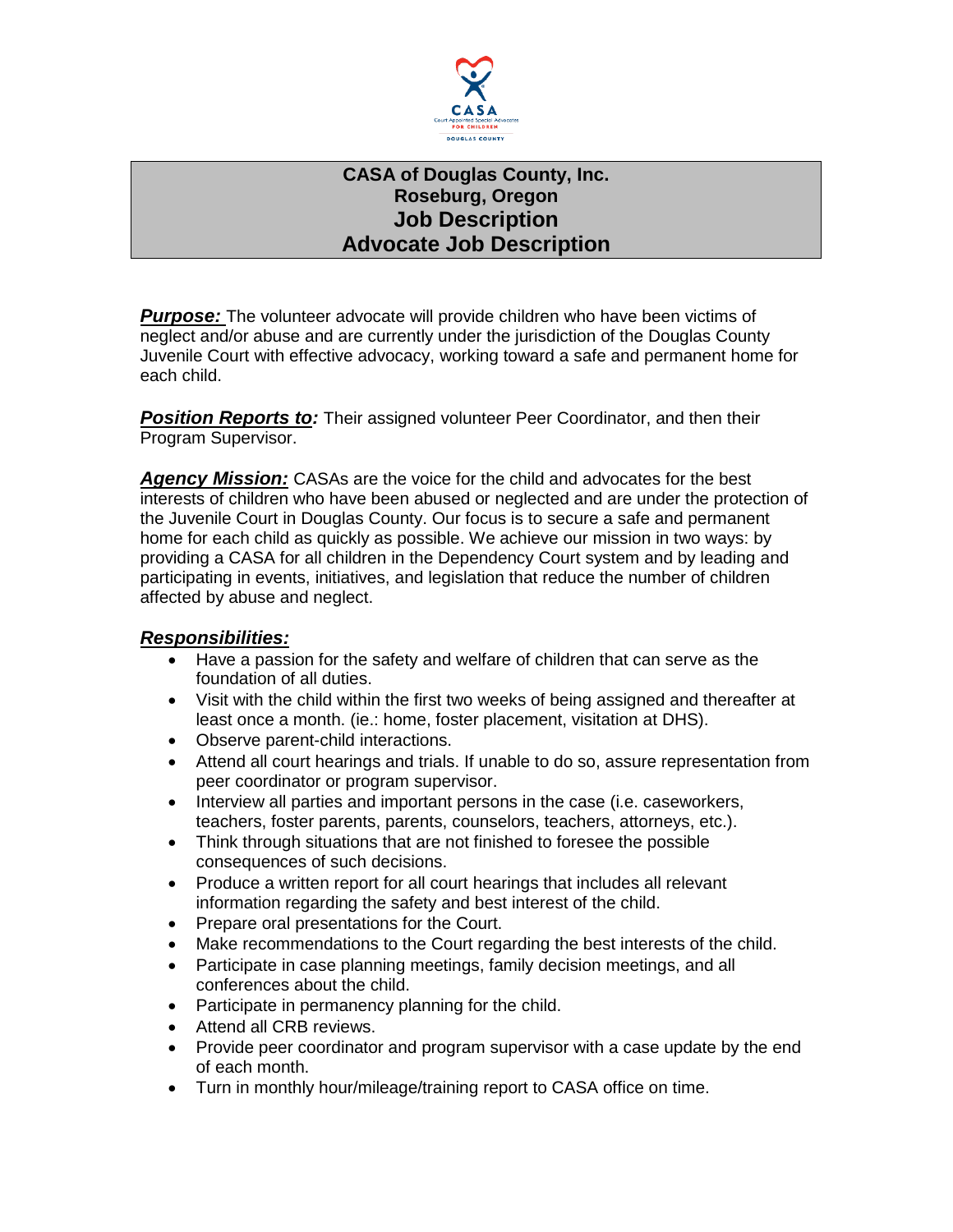

- Return case files and other case materials to the CASA office when the case dismisses.
- Inform peer coordinator and program supervisor if a leave of absence is needed or any change of circumstances related to your ability to volunteer.
- Abide by the policies of CASA of Douglas County, Inc.

## *Qualifications/Experience/Skills:*

- Minimum of 21 years of age.
- At least 6 months away from any major life stress, ie. Just moved to town, just married, just started/ended school/job, loss of loved one, etc.
- Not employed by the Department of Human Services/Child Welfare, or the Juvenile Justice System or currently a foster parent.
- Possess a working knowledge of computers and be able to access a computer, internet and email.
- Possess a current Oregon Driver's License, auto insurance and mode of transportation.
- Pass a criminal and DHS background check.
- Supply the organization with four personal references, ie. professional, personal, not family.
- Communicate effectively and compassionately with diverse populations.
- Excellent written and verbal skills.
- Work well with pressure and occasional short time lines.
- Possess professional attributes of diplomacy, professional appearance, demeanor, and the ability to function in adverse situations.
- Willing to be supervised by peer coordinator and staff, and has the ability to follow directions.
- Willing to be part of a team.
- Has a passion and desire to help children who are wards of the court.

#### *Training and Education:*

- Successfully complete the CASA training program which includes, but is not limited to, 40 hours of instruction and court observation.
- Engages in a minimum of 12 hours of ongoing training throughout the year whether this is attending our monthly luncheon trainings, attending community trainings related to the topics of our work or completing individual training opportunities.
- Provide evaluation/feedback to CASA training.
- Participate in a minimum of once a year staffings of case(s).
- Engages in the two hour educational advocacy training.

#### **Time Commitment:**

CASA advocates must be willing to commit to a case as long as the child(ren) remain a ward of the court. The average duration of cases with a CASA appointment is a minimum of two years.